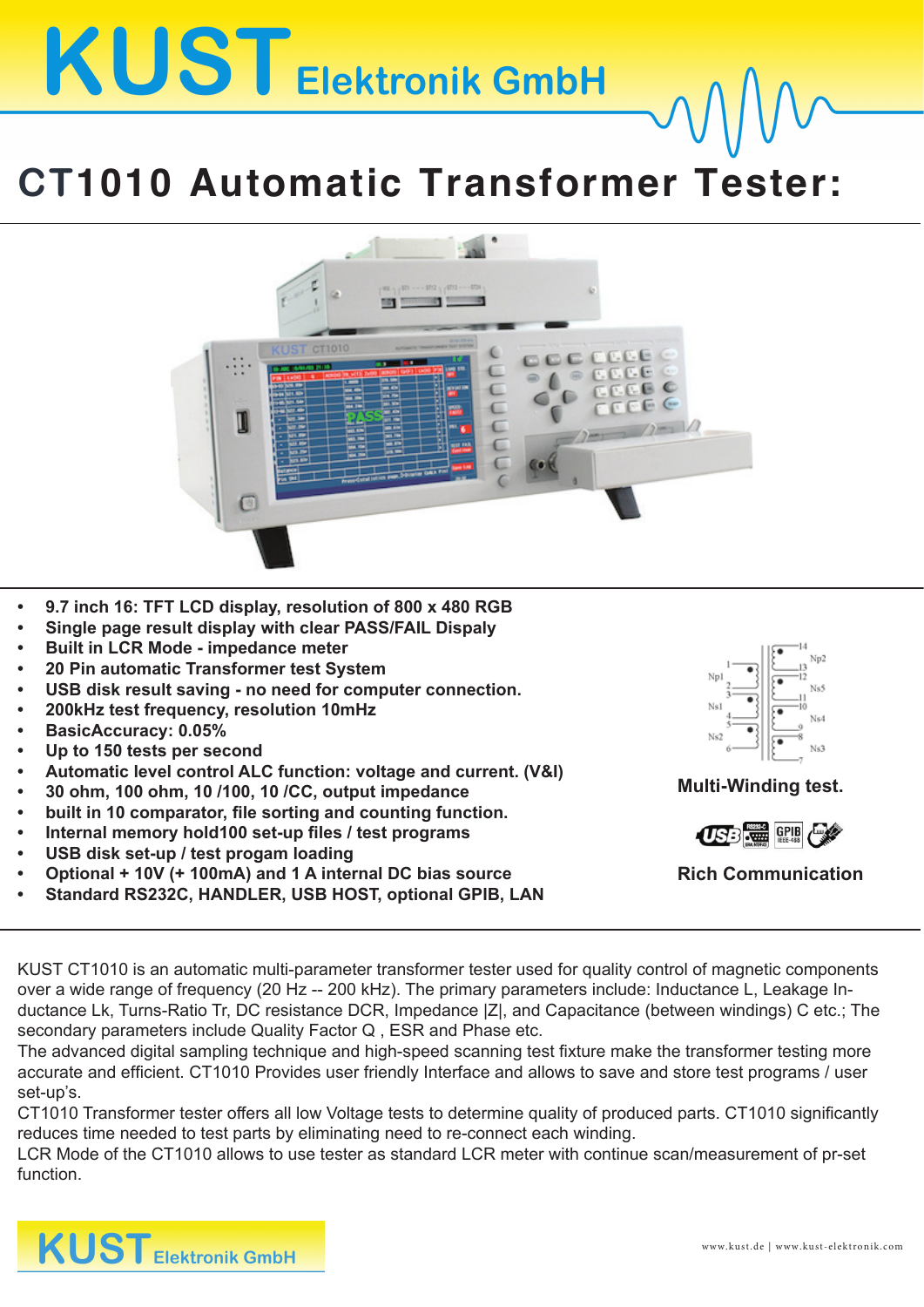KUST Elektronik GmbH

**20 Pin automatic fixture - scan box.**

- **• High Quality Relay Matrix optimised for low resistance and capacitance measurements**
- **• True 4 wire connection minimise measurement errors**
- **• Fully automatic switching between up to 10 windings**
- **• Very fast Transformer test**
- **• Test Fixture fully controlled by CT1010 Automatic transformer tester**
- **• Output to manually short/control relays**
- **• Easy to adjust/change test socket for different parts**
- **• Manual and pneumatic version of the fixture available.**
- **• Start/Stop Buttons on the fixture**
- **• PASS/FAIL LED's for easy to understand test result**
- **• Fixture Health check - test of the relay matrix**
- **• Standard socket provided 5.08mm / 2.54mm**





**Simple transformer Pin assignment to the test fixture.**

**Fully Automatic functional test of relay matrix**

.<br>Ext

**Very clear menu/part set-up**

CT1010 Transformer Tester from KUST Elektronik is no bigger then standard LCR meter. Small factor allow implementation of CT1010 Automatic transformer test system in to existing LCR test stations. 200kHz Frequency range, turns ration measured by inductance of primary and secondary winding, all magnetic properties and easy to read result provide all in one test system for variety of magnetic components. CT1010 reduces human error by operating from pre-programmed setting files/test programs. Transformer tester can be operated by unskilled operator which further reduces cost of the quality control.

EXT